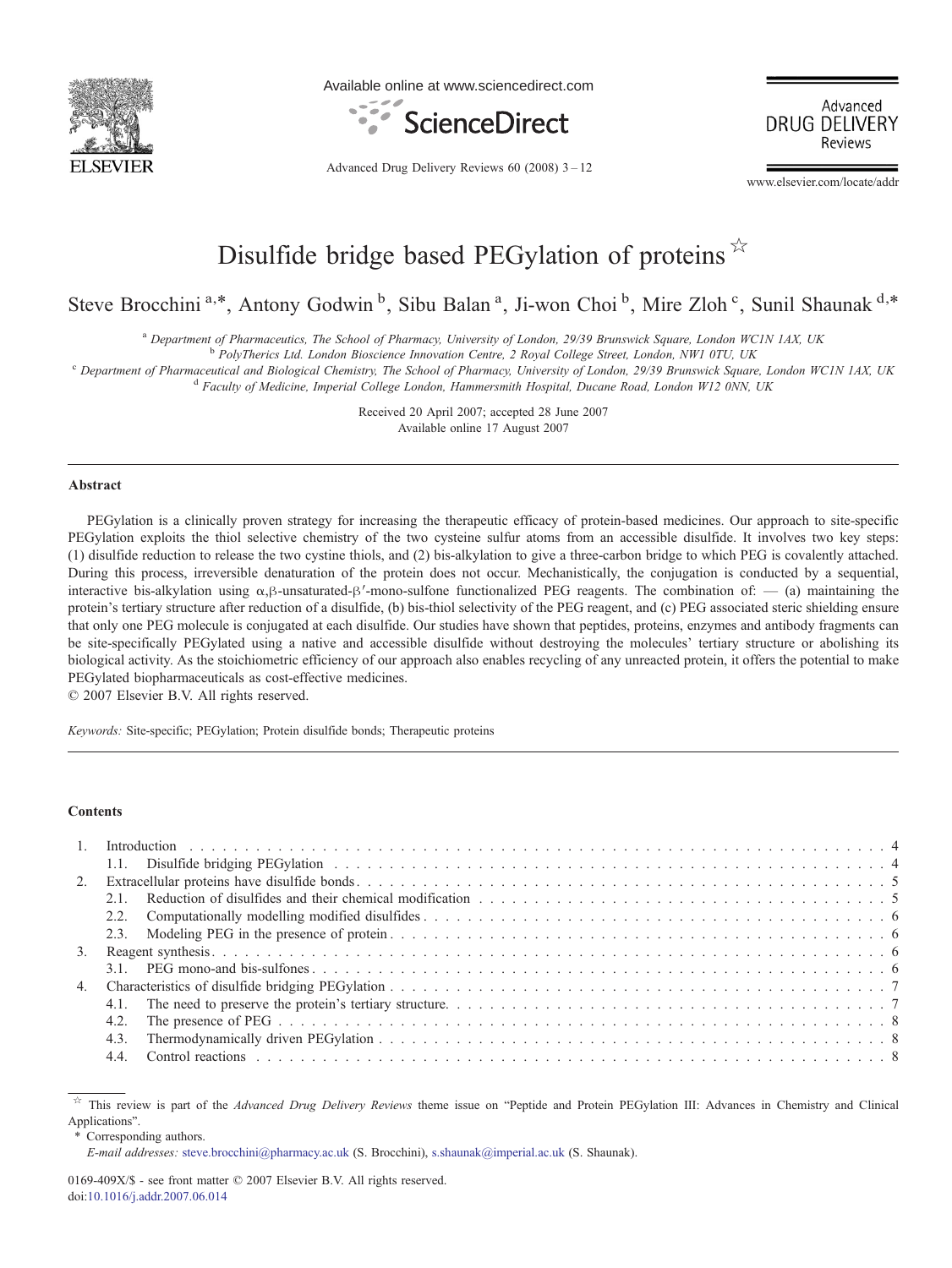# 1. Introduction

Several clinically important milestones have unequivocally demonstrated the importance of covalently conjugating poly (ethylene glycol) (PEG) to proteins. This has led to PEGylated proteins becoming approved therapeutic medicines [\[1\].](#page-7-0) As the field grows and starts to mature, there is a need for new and improved PEG reagents. It is in this context that we have designed and developed thiol-specific bis-alkylation PEGylation reagents that can increase the site specificity and the efficiency of PEGylation [\[2,3\]](#page-7-0). These reagents are capable of undergoing addition reactions with the two sulfur atoms that are liberated by the mild reduction of an accessible disulfide. This results in PEG conjugation via a three-carbon bridge that links the two original sulfur atoms. In particular, we can now prepare homogeneous PEG-protein conjugates in high yield using conditions that are reproducible, scalable and affordable.

The main purpose of PEGylating proteins is to increase their half-life in the vascular circulation while also maintaining a large therapeutic index [\[4,5\].](#page-7-0) Recent clinical studies have suggested however that PEGylation provides significant unexpected, and as yet unexplained, therapeutic benefits for protein-based medicines [6–[8\]](#page-7-0). The most dramatic of these has been the eradication of Hepatitis C virus in more than 50% of the patients who have been treated with PEGylated interferon  $\alpha$ -2 and ribavirin for 6 months [\[6\]](#page-7-0).

PEGylation is usually performed with electrophilic PEGylation reagents that undergo alkylation or acylation reactions with protein nucleophiles; i.e., typically the amino group on lysine [9–[12\]](#page-7-0). This has led to several clinically useful medicines. There is now considerable effort focused on trying to make PEGylated products with increased purity [13–[23\]](#page-7-0). In addition, there is a need to ensure the PEGylation process is efficient so that yield and purification processes are economically viable [\[24\].](#page-8-0) To this end, we have developed bis-thiol specific PEGylation reagents because most therapeutic proteins have accessible disulfide bonds, and the nucleophilic addition chemistry of sulfur is more selective and thereby more efficient than the conjugation chemistry of amines.

# 1.1. Disulfide bridging PEGylation

Most therapeutically relevant proteins do not have free unpaired cysteines that can be used for site-specific conjugation [\[25,26\].](#page-8-0) Rather most therapeutic proteins have an even number of cysteines that pair up to form disulfides [\[27](#page-8-0)–29]. Small proteins tend to have more disulfides than large proteins because the former need to compensate for their relatively low number of hydrophobic interactions. As a solvent accessible disulfide is usually present in most proteins, we hypothesised that it should be possible to chemically reduce a solvent accessible disulfide to its two free cysteine sulfur atoms, and still maintain the protein's tertiary structure [29–[31\].](#page-8-0) PEGylation could then be accomplished by bis-alkylation to reconnect the two cysteine sulfur atoms via a three-carbon bridge (Fig. 1). The advantage of our approach is that the selective and efficient addition chemistry of thiols can be exploited without the need to recombinantly engineer the protein to introduce a free cysteine [\[32\]](#page-8-0). More specifically, our methodological approach exploits the chemical reactivity of both of the sulfur atoms in a naturally occurring disulfide.

Our PEGylation reagents have a substituted propenyl group as the conjugating moiety on the end of the PEG reagent 1 ([Scheme 1](#page-2-0)). This conjugation moiety comprises an electronwithdrawing group (e.g., carbonyl), an  $\alpha$ , $\beta$ -unsaturated double bond, and  $\alpha$ ,  $\beta'$  sulfonyl group that is prone to elimination as sulfinic acid. The electron-withdrawing group is required to promote thiol addition and to lower the pKa of the  $\alpha$ -proton so that the elimination reaction can proceed. This juxtaposition of chemical functionality results in a latently cross-conjugated system. The conjugated double bond in the PEG mono-sulfone 1 is required to initiate a sequence of interactive and sequential addition–elimination reactions [\(Scheme 1](#page-2-0)). The addition of the first thiolate allows the elimination of a sulfinic acid derivative. This generates another conjugated double bond at the  $\alpha$ ,  $\beta'$ position for the addition of a second thiolate. If the two thiols are derived from a protein disulfide bond, a three-carbon bridge



Fig. 1. Illustration of disulfide bridging PEGylation with a three-carbon bridge spanning the original disulfide bond.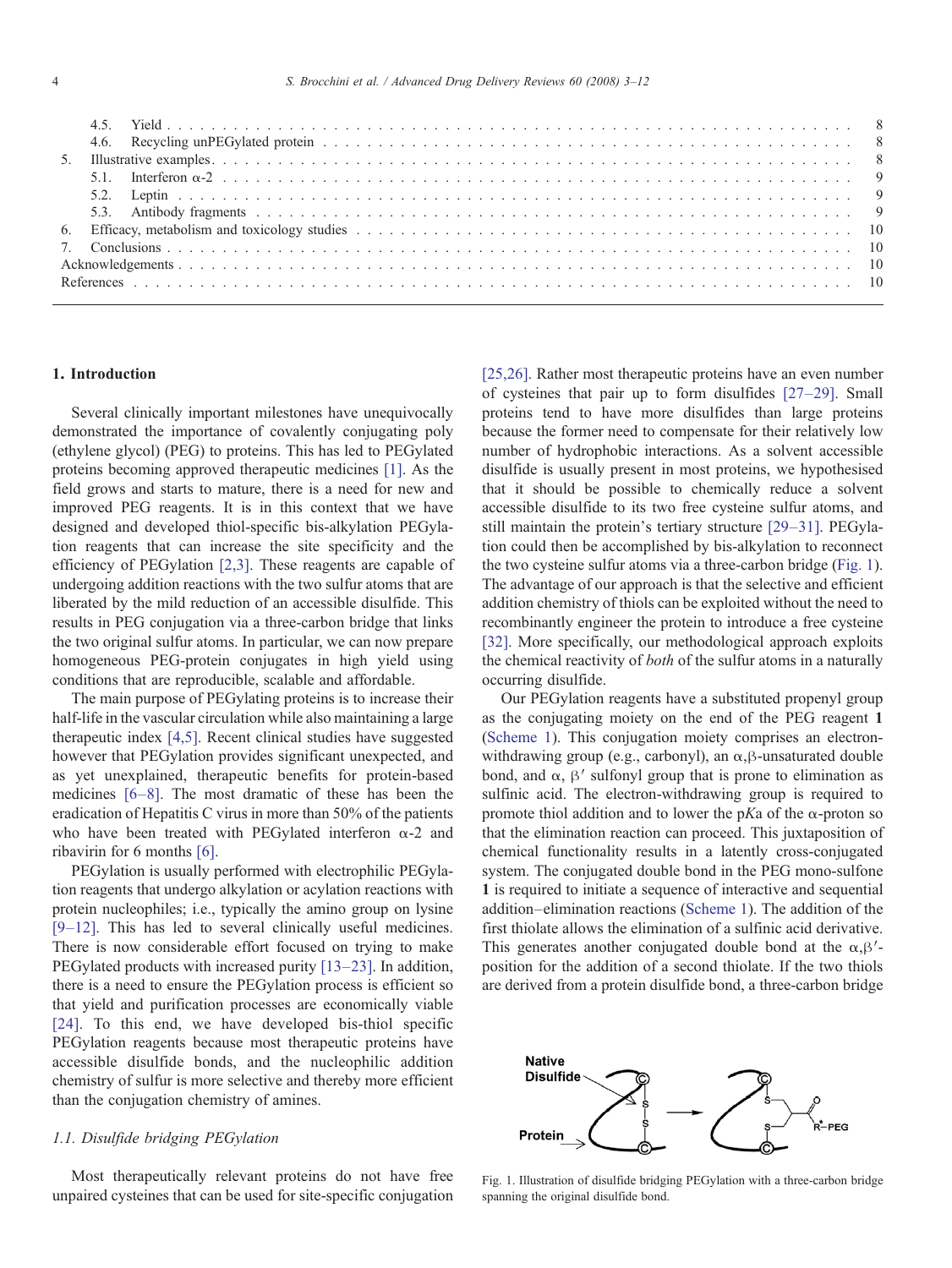<span id="page-2-0"></span>

Scheme 1. Site-specific, disulfide bridging PEGylation of an accessible protein disulfide is achieved by disulfide reduction followed by reaction with the functionalized PEG 1. These latently crossed functionalised PEGylation reagents are capable of sequential and interactive addition–elimination reactions leading to bis-thiol alkylation. Mechanistically, PEGylation involves (i) a first thiol addition to the PEG mono-sulfone, (ii) sulfinic acid elimination to generate a second double bond, and (iii) a second thiol addition.

is formed between the cysteine sulfur atoms of the original disulfide.

#### 2. Extracellular proteins have disulfide bonds

Naturally occurring proteins that are synthesized for secretion into the extracellular environment usually have disulfides [\[33,34\].](#page-8-0) A naturally occurring unpaired cysteine is invariably buried within the protein where it is usually required for the protein's function and is therefore protected from oxidation [\[33\]](#page-8-0). This location also helps to prevent aggregation of the protein. Most, but not all [\[35\]](#page-8-0) therapeutic proteins have disulfides with only the occasional accessible unpaired cysteine [\[25,27](#page-8-0)–29].

It is generally accepted that the native conformation of a protein is a result of non-covalent interactions between its primary amino acids [\[36\]](#page-8-0). While there are many protein folding pathways [\[37\]](#page-8-0) that have been studied ex vivo, protein folding is also directed by non-covalent interactions [\[38,39\]](#page-8-0). As folding proceeds, there can be an increase in these cooperative interactions. Disulfide bonds stabilize these folded but intermediate structures [40–[43\].](#page-8-0) In the context of the fully folded protein, disulfide bonds influence its physicochemical and biological properties in subtle and complex ways [\[34,44\]](#page-8-0).

The controlled reduction of disulfides to study the unfolding of proteins has been useful to examine the mechanisms underlying the correct folding of a protein and to study those non-covalent interactions that stabilize its tertiary structure [\[29](#page-8-0)– [31,45](#page-8-0)–50]. These studies have led to an understanding of how disulfide bonds function to stabilize a protein's structure. There are several examples where these disulfides are derived from cysteines that are well separated along the protein's main chain. For example the Cys6–Cys120 bond in  $\alpha$ -lactalbumin is important for the protein's stability [\[51\].](#page-8-0) Other examples [\[52\]](#page-8-0) provide support for the concept that solvent accessible disulfides contribute primarily to the stability of the protein rather than to its biological function [\[27\]](#page-8-0).

# 2.1. Reduction of disulfides and their chemical modification

Accessible disulfides can be selectively reduced in the presence of buried disulfides. While there are examples of small disulfide rich proteins of less than 10 kDa that can easily undergo reduction of all of their disulfides [\[53\],](#page-8-0) selective reduction is also possible in many proteins using mild conditions and without the use of denaturants. We typically use dithiothreitol (DTT) or tris (2-carboxyethyl) phosphine (TCEP–HCl). Because the disulfides of interest are accessible we do not typically use denaturants. Avoiding denaturants ensures that inaccessible disulfides are not reduced. Buried disulfides [\[27,54\]](#page-8-0) usually contribute to a protein's tight packing and are therefore more difficult to reduce chemically. As a result, denaturants are often required to disrupt the protein's tertiary structure and thereby allow access of the reductant to the buried disulfide. The use of mild conditions enables the reduction of an accessible disulfide bond whilst still maintaining its tertiary structure. For reductions at neutral pH values we tend to use DTT. Excess DDT is then removed by eluting the reaction mixture over a PD10 column while maintaining deoxygenated conditions [\[2,3\].](#page-7-0) If a protein is more readily reduced in slightly acidic conditions (e.g., somatostatin) or if upon reduction it is not efficient to elute it over a PD10 column, then a slight excess of TCEP can be used. This is then followed by addition of the PEGylation reagent [\[2,3\].](#page-7-0) Once an accessible disulfide is reduced, the two free cysteine sulfur atoms become available for reaction.

There are examples where modification of a disulfide bond results in a major loss of tertiary structure and biological activity [\[48,55,56\].](#page-8-0) There are also examples where chemical modification, especially of accessible disulfides that have been reduced, does not lead to a loss of either structure or activity [57–[59\]](#page-8-0). The chemical modification of an accessible disulfide with our bis-alkylation PEG reagent 1 (Scheme 1) differs from other forms of chemical modification. Instead of chemically functionalising each cysteine sulfur atom with a separate molecule to block the reformation of the disulfide bond – as many modifications do – a covalent connectivity with our PEGylation reagent is always maintained between the two cysteines of the original disulfide bond through the three-carbon bridge.

Our disulfide bridging PEGylation reagents are fundamentally different to other PEGylation reagents. The other di-thiol reactive PEGylation reagents that have been described have two separate thiol accepting moieties; e.g., two maleimides [\[60,61\]](#page-8-0) or two vinyl sulfones [\[62\].](#page-8-0) As these other reagents are chemically independent, they are not capable of controlled bis-alkylation by the sequential addition–elimination reactions exemplified by our PEGylation reagents (Scheme 1). The sequential nature of the addition reactions is important to ensure that efficient rebridging of the original disulfide bond can occur. Since the distance between the reactive sites in these other reagents is much greater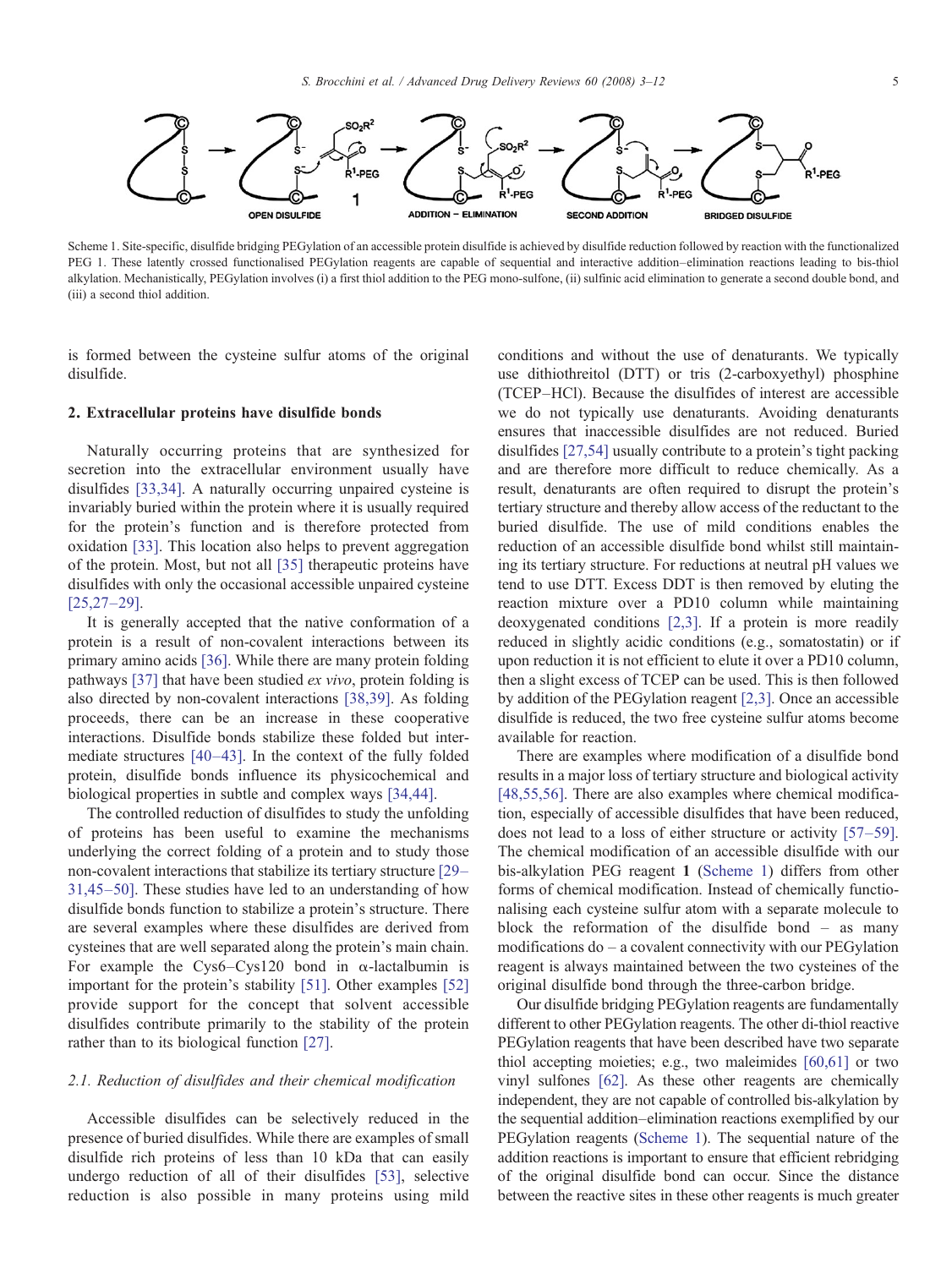than the distance between the reactive sites for our three-carbon bridge, there is little chance that a bridge can form between the sulfur atoms of a native disulfide.

#### 2.2. Computationally modelling modified disulfides

Molecular modeling studies can aid the process of selecting the target protein by determining the potential effects of inserting a three-carbon bridge into the accessible disulfides of a protein. Our search of protein databases (e.g., Protein Data Bank, PDB [www.pdb.org\)](http://www.pdb.org) suggests that most therapeutically relevant proteins have at least one disulfide bond that is close to the surface, and that can be chemically modified without resulting in a loss of the protein's structure or function. Using these databases, we have developed a method for computationally determining which disulfides are solvent accessible, and therefore amenable to PEGylation using a three-carbon bridge [\[63\].](#page-8-0) We can also computationally predict whether the insertion of a three-carbon bridge will lead to the loss of the protein's tertiary structure [63–[65\]](#page-8-0). Using this approach [\[63\]](#page-8-0) (which does not require specialist expertise), we can also evaluate the effect on a protein's active surface using information from its crystal structure, from protein– receptor/ligand complexes, or from biological data if these complexes have not yet been crystallized. This computationally generated modeling information can be invaluable in defining the biological consequences of modifying a protein. It can also be applied to proteins that have to be recombinantly engineered to incorporate an optimized disulfide that will be amenable to PEGylation using a three-carbon bridge [\[66,67\]](#page-9-0).

These molecular modeling studies are undertaken using the integrated molecular modeling packages Maestro v6.5 and Macromodel v9.1 [\[64,65,68,69\]](#page-8-0). For example, our modeling studies have described the insertion of a three-carbon bridge into each of the two disulfides in interferon- $\alpha$ 2 (IFN). They demonstrated that only minimal disturbance of the overall tertiary structure of the protein would occur [\[64,65\]](#page-8-0). This conclusion was subsequently and experimentally confirmed by (1) circular dichromism — which indicated that the disulfide reduced IFN and the bridged PEG-IFN maintained their native structure, and (2) biological studies — which showed that the monoPEG-IFN had antiviral activity that was similar to amine PEGylated versions of IFN [\[2\]](#page-7-0).

# 2.3. Modeling PEG in the presence of protein

Understanding the consequences of having a PEG in the immediate vicinity of a protein remains a subject of active research. For example, having high molecular weight PEGs in solution can stabilize the native and compact structure of human albumin even though the interaction between PEG and albumin is not thermodynamically favourable [\[70\]](#page-9-0). Therefore, it can be inferred that PEG does not obscure the protein's active surface. We also have found that PEG folds independently of the protein; even when the tripeptide glutathione is considered, the small tripeptide does not become enveloped by the much larger PEG [\[64\].](#page-8-0)

# 3. Reagent synthesis

We have prepared several versions of the PEG reagent 1 ([Scheme 1](#page-2-0)). Most of our effort to date has been focused on the PEG mono-and bis-sulfones 7 and 8 (Scheme 2). While the reaction pathway for PEGylation [\(Scheme 1](#page-2-0)) requires the PEG mono-sulfone 8 to be present for the first addition reaction, the precursor PEG bis-sulfone 7 has also been found to have utility for PEGylation. This is because the bis-sulfone 7 can be used to generate the mono-sulfone 8 in situ using mild conditions while in the presence of the protein. This provides a means by which the rate of the first addition reaction can be controlled.

#### 3.1. PEG mono-and bis-sulfones

The PEG mono-sulfone 8 is typically prepared from the known carboxylic acid bis-sulfone acid 5 [\[71](#page-9-0)–73] (Scheme 2). Coupling of mono-amine terminated PEG is routinely accomplished using the active ester bis-sulfone 6 or by direct carbodiimide mediated coupling with the carboxylic acid bissulfone 5. Analogous coupling reactions can also be conducted with the carboxylic acid bis-sulfide 5 (or its NHS ester) to give the corresponding PEG bis-sulfides. These can then be gently



Scheme 2. Preparation of PEG mono-sulfone 8: (a) paraformaldehyde, piperdine hydrochloride, ethanol, reflux; (b) toluene thiol, ethanol, reflux; (c) formalin, ethanol, toluene thiol, reflux; (d) OXONE; (e) DIPC, NHS; (f) methoxy-PEG-NH<sub>2</sub>; (g) DCC, CH<sub>3</sub>O-PEG-NH<sub>2</sub>; (h) phosphate buffer, pH 7.8.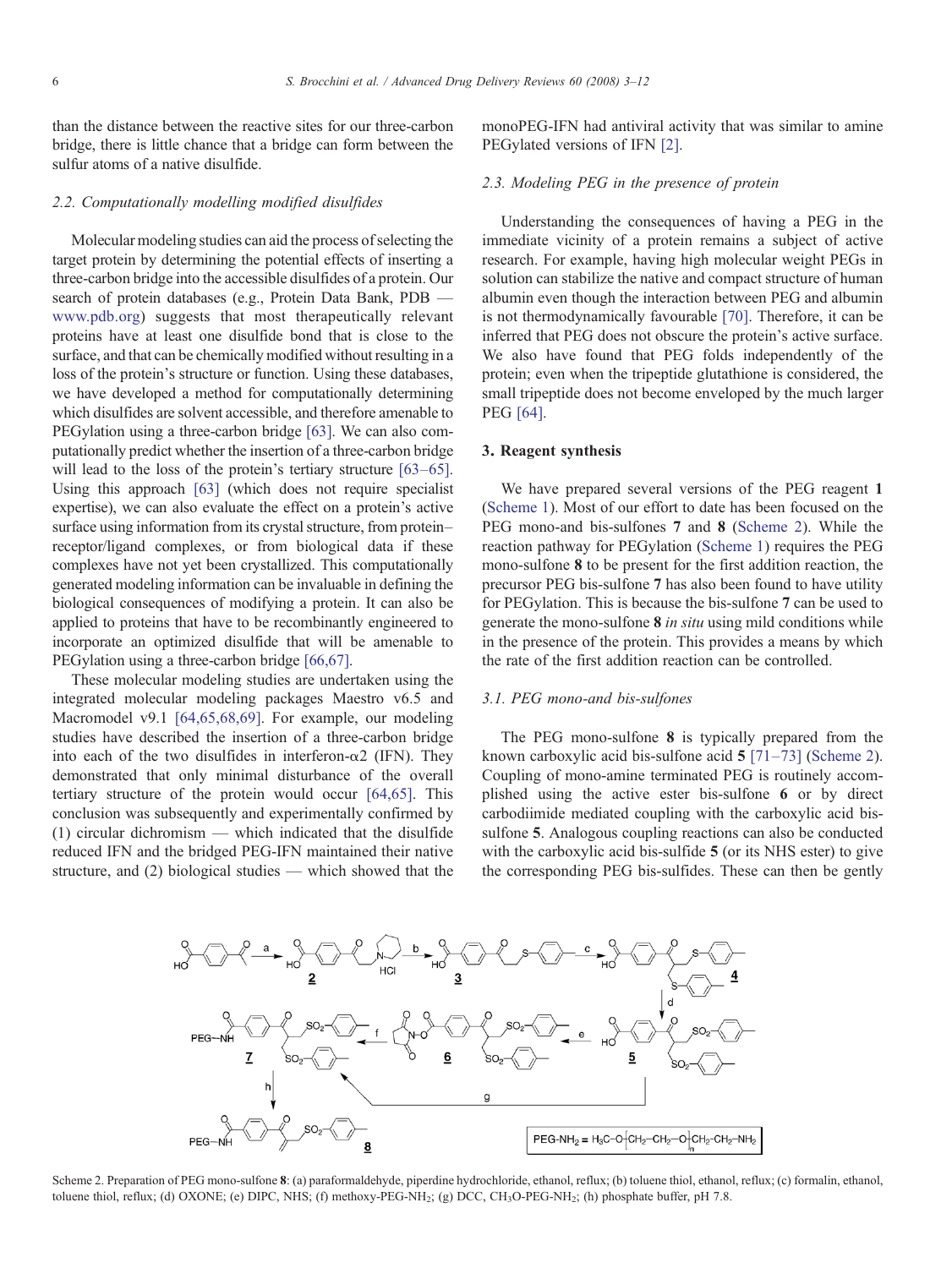oxidized to give the corresponding PEG bis-sulfone 7 without any changes to the structural characteristics of the PEG.

The synthesis of the PEG mono-sulfone 8 can be accomplished by incubation of the PEG bis-sulfone 7 (25 mg/mL; Scheme 3) in 50 mM phosphate buffer (pH 7.8) and purification by reversed-phase (RP) HPLC. PEG bis-sulfone 7 undergoes elimination of toluene sulfinic acid 10, probably through the enolate intermediate 9 to give the PEG mono-sulfone 8 at pH values of 6.0 or higher. We have monitored this elimination reaction by <sup>1</sup>H-NMR and RP-HPLC to characterize it for the different PEG bis-sulfones. The rate at which this elimination reaction occurs is dependent upon the structure of the PEGylation reagent, pH, concentration and temperature. Several para-and meta-substituted [\[74\]](#page-9-0) reagents using different PEG precursors have been prepared and the preliminary computational studies of the elimination reaction published [\[64\].](#page-8-0)

The PEG bis-sulfone 7 is important because the rate at which the PEG mono-sulfone 8 is generated in situ can be matched to the thiol reactivity of the protein after the reduction of its disulfide(s). As the reduced protein must retain its tertiary structure, there could be varied thiolate reactivities for different proteins. This means that the conjugation conditions have to be tailored to avoid the multiple conjugation of PEG to a single protein molecule.

When it is necessary to conduct PEGylation at an acidic pH value because of, for example, issues related to the protein's solubility or its stability, we have found it best to isolate and use the PEG mono-sulfone 8 directly in the conjugation reaction [\[3,75\]](#page-7-0). In this context, we have found that some peptides and proteins are more soluble when reduction of the disulfide is conducted in slightly acidic conditions; e.g., reduction of somatostatin at pH 6.2 followed by conjugation with the PEG mono-sulfone 8 [\[3\].](#page-7-0) However, for the majority of PEGylation reactions, it is more practical to use the PEG bis-sulfone 7 to generate the PEG mono-sulfone 8 in situ. We have prepared the PEG-bis-sulfone reagent 7 using linear PEG's of 5, 10, 20 and 30 kDa with nominal differences in the efficiency of the conjugation reaction. The reagent is easily prepared on a multigram scale. We have also prepared and used reagents derived from other water-soluble polymers [\[76\]](#page-9-0).

#### 4. Characteristics of disulfide bridging PEGylation

There are two steps involved in our PEGylation strategy: — (1) disulfide reduction, and (2) bis-alkylation PEG conjugation to rebridge the original disulfide. This is followed by purification, which is usually straightforward, because we have found that typically only one equivalent of the PEG reagent is required for each disulfide that needs to be PEGylated. There are three central physicochemical features that underpin the success of our approach to site-specific  $PEGulation: — (1)$  maintenance of the protein's tertiary structure for cysteine propinquity in the folded protein after the reduction of a disulfide bond, (2) steric shielding by the PEG after the first addition reaction has occurred, and (3) selectivity and reversibility of thiol addition reactions to conjugated double bonds.

# 4.1. The need to preserve the protein's tertiary structure

Throughout the disulfide reduction and PEGylation steps, it is important to preserve the protein's tertiary structure after the reduction of the disulfide. This is in order to:  $-$  (i) keep the free thiols close to each other, (ii) minimize any potential for the irreversible denaturation and aggregation of the protein, and (iii) prevent disulfide scrambling reactions if more than one disulfide has been reduced. Maintenance of the protein's tertiary structure after the reduction of the disulfide is also necessary to ensure that competitive reactions are inhibited during the conjugation reaction. This ensures that the second cysteine sulfur atom is nearby so that its closeness in time and in space favours the second addition reaction that is required to connect the three-carbon bridge.

Mechanistically, protein thiol addition reactions with our reagents are sequential (note [Scheme 1](#page-2-0)) with only one double bond being available for thiol addition at any given moment in time. The β, β′ bis-sulfone groups undergo elimination more readily than nucleophilic displacement reactions [71–[73\]](#page-9-0). Lawton et al.  $[71-73,77]$  $[71-73,77]$  first demonstrated that  $\beta, \beta'$ -bissulfone functionality could undergo bis-thiol alkylation via the alkenyl β-mono-sulfone to crosslink proteins by the mechanism shown in [Scheme 1](#page-2-0). He studied this functionality with ribonuclease [\[77\]](#page-9-0) and with antibodies [\[71,72\]](#page-9-0). Wilbur then examined this functionality with antibody fragments [\[78\]](#page-9-0), and others have used this functional motif in organic synthesis (e.g., [\[73,79](#page-9-0)–83]). These propenyl compounds are not water-soluble. Reaction of a disulfide reduced protein in the presence of an organic solvent usually leads to protein denaturation. This will cause multiple intermolecular and competitive reactions with other amino acid residues. Hence, to utilize the latently functionalized, cross-functionalised propenyl system for bisalkylation of thiols, there is a crucial need for PEG (or another water-soluble polymer) because this enables the use of experimental conditions that allow the protein to maintain its tertiary structure throughout the conjugation process. Maintenance of the tertiary structure also helps to ensure that the desired three-carbon bridging reaction occurs between the two sulfur atoms from the original disulfide bond.



Scheme 3. Elimination of toluene sulfinic acid 10 from PEG bis-sulfone 7 generates PEG mono-sulfone 8. It is required for the first thiol addition reaction to occur.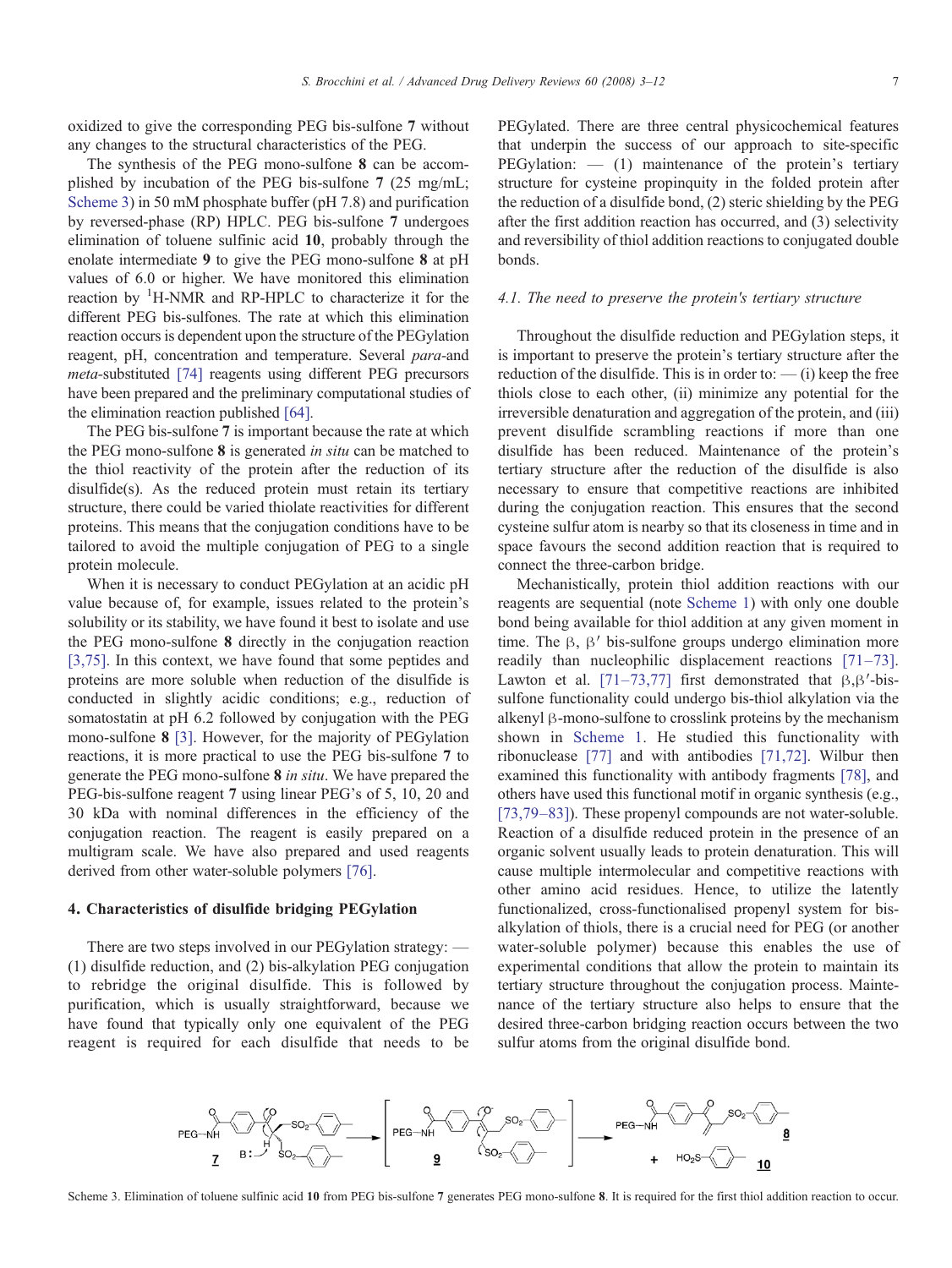# 4.2. The presence of PEG

After the first addition reaction [\(Scheme 1\)](#page-2-0), the steric shielding of the PEG will inhibit the approach of a second protein molecule with a free thiol. The second addition reaction (note [Scheme 1](#page-2-0)) will also be favoured by the fact that the bisalkylating propenyl group is on the end of a much larger PEG molecule. This will prevent the competitive intermolecular reactions that could result in two protein molecules being conjugated to one PEG molecule. Likewise, steric shielding will delay the approach of a second molecule of the bridging PEGylation reagent, and thereby prevent one molecule of PEG becoming conjugated to each of the cysteine sulfur atoms from a disulfide. If such a situation were to arise, it could result in the formation of a complex mixture of products.

#### 4.3. Thermodynamically driven PEGylation

Another characteristic of our approach to site-specific PEGylation is the reversible nature of thiol addition reactions to conjugated double bonds [\[84\].](#page-9-0) Coupled to this is the general inefficiency of amine alkylation and acylation reactions because they often require basic conditions and involve competitive reactions with water. Thiols are nucleophilic at neutral pH and therefore most amine residues will be protonated. If a protein's tertiary structure is maintained, disulfide bridging PEGylation will be driven to its thermodynamic product; i.e. thiol selectivity will lead to the formation of a three-carbon bridge between the two cysteine sulfur atoms. Thiol selectivity leads to the formation of a three-carbon bridge between the two cysteine sulfur atoms that are derived from a disulfide. In contrast, most amine-specific PEGylations are kinetically driven reactions that lead to the generation of a heterogenous product.

# 4.4. Control reactions

A range of proteins have been examined to determine the scope for disulfide bridging PEGylation. Digestion, NMR and MALDI studies are all consistent with PEGylation having occurred by disulfide bridging [\[2,3\]](#page-7-0). In all cases, control reactions were conducted where the unreduced protein was allowed to incubate with the PEG reagent. A typical example is shown in Fig. 2 for asparaginase [\[3\]](#page-7-0). This tetrameric protein has one disulfide per monomeric unit while also displaying 22 lysines per monomeric unit. In this example the reactive PEG mono-sulfone 8 (1.3 Eq.) was incubated overnight at ambient temperature. There was no observed reaction when the protein was incubated with 1.3 equivalents of the PEG-mono-sulfone 8 at pH values ranging from 6.0–8.6. Once the disulfide was reduced with DTT (lane 9), quantitative PEGylation was observed (lane 10) using 1.3 equivalents of the PEG mono-sulfone 8. This example also illustrates the efficiency of this approach to PEGylating proteins.

# 4.5. Yield

For proteins with one accessible disulfide (e.g., leptin, asparaginase), we have found that quantitative PEGylation



Fig. 2. Example gel of control reactions. Lane  $1$  — protein molecular weight standards, lane 2 — native L-asparaginase monomer, lane 3 — PEG monosulfone reagent 8, lane 4 — Native L-asparaginase incubated with 1.3 Eq. of  $PEG_{5K}$  mono-sulfone reagent at pH 6.0, lane 5 — Native L-asparaginase incubated with 1.3 Eq. of PEG<sub>5K</sub> mono-sulfone reagent at pH 7.0, lane  $6 -$ Native L-asparaginase incubated with 1.3 Eq. of  $PEG_{5K}$  mono-sulfone reagent at pH 7.8, lane 7 — Native L-asparaginase incubated with 1.3 Eq. of  $\rm{PEG}_{5K}$  monosulfone reagent at pH 8.6, lane 8 — Native L-asparaginase, lane 9 — 100 mM DTT reduced L-asparaginase, lane 10 — Reduced L-asparaginase incubated with 1.3 Eq. of  $PEG_{5K}$  mono-sulfone reagent at pH 7.8.

occurs with one equivalent of the PEG bis-sulfone 7. If a protein has two accessible disulfides and both are reduced (e.g., interferon- $\alpha$ 2) and then one equivalent of the PEG bis-sulfone is added, we observed yields of 60–70% of the mono-PEGylated IFN. The remainder of the product mixture was unPEGylated protein and diPEGylated IFN (∼5%). Typically these PEGylation reactions [\[3\]](#page-7-0) are conducted by incubating the protein (in this case IFN) in phosphate buffer at pH 7.8 containing EDTA. After the addition of DDT, the solution is allowed to incubate for 30 min followed by elution on a PD-10 column. One equivalent of the PEG bis-sulfone reagent 7 is then added and the reaction mixture incubated for time periods up to 16 h at 4 °C. If two equivalents of the PEG bis-sulfone are added, then diPEGylated IFN was the exclusive product. If it is found that the initial conjugation reaction is slow or that the conjugation is better conducted in acidic conditions, then the PEG monosulfone 8 can be used.

# 4.6. Recycling unPEGylated protein

It is important to ensure that the any disulfides that have been reduced, but not PEGylated are then reoxidised. This will ensure the retention of the protein's biological activity. For example, when both of the disulfides of IFN were reduced, and one equivalent of the PEG bis-sulfone 7 was added, the unPEGylated and reoxidised protein retained its biological activity. Therefore any reduced disulfides that have not been PEGylated, can easily be reoxidized [\[3\]](#page-7-0). This enables efficient recycling of any unPEGylated protein for another disulfide bridging PEGylation reaction.

# 5. Illustrative examples

The therapeutically relevant proteins that have been examined with disulfide bridging PEGylation include cytokines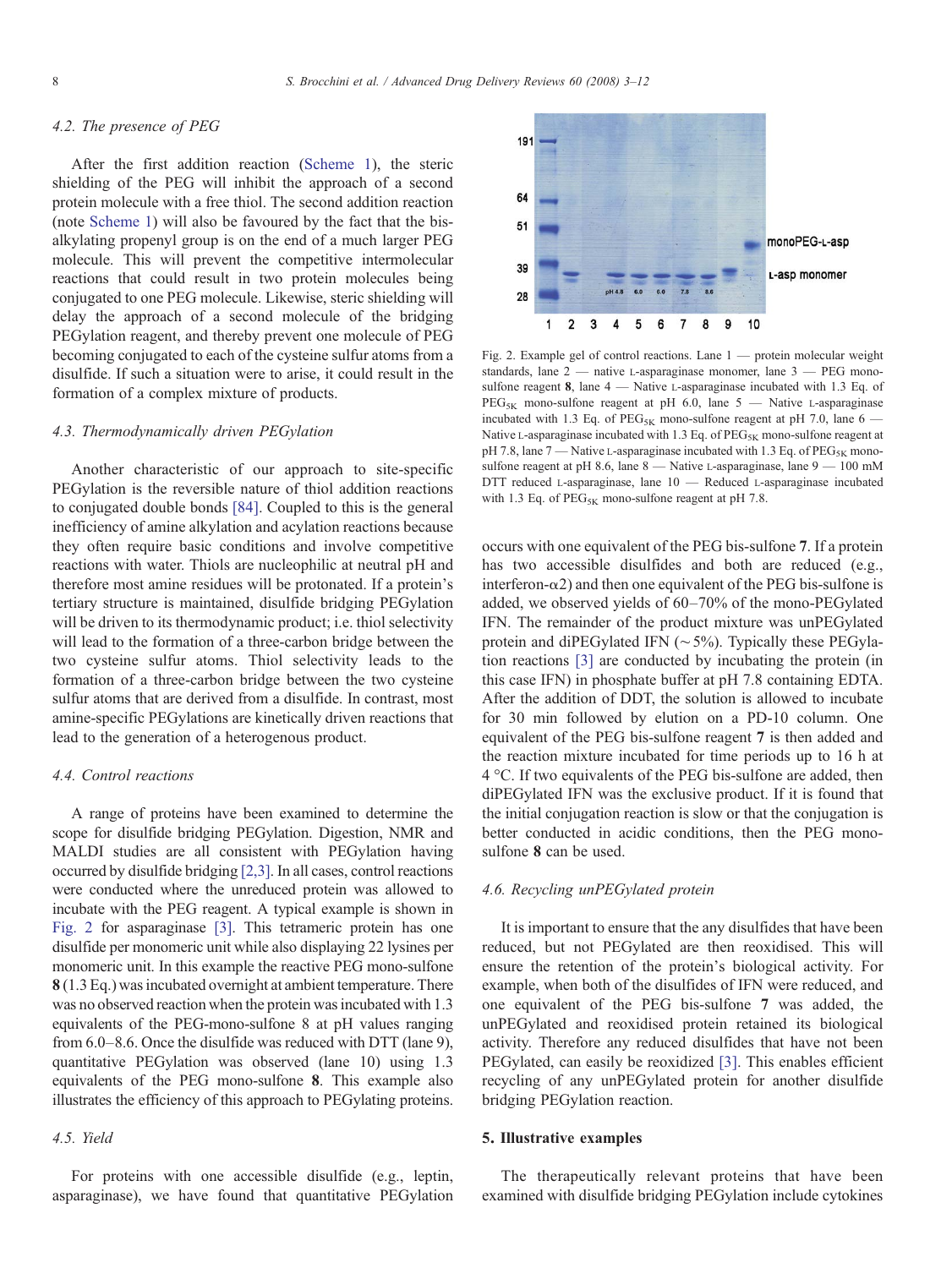and antibody fragments (Fabs) [\[3\].](#page-7-0) Examples of cytokines in the clinic include PEGylated interferon  $\alpha$ 2 [\[85,86\]](#page-9-0) and granulocyte colony-stimulating factor (GCSF) [\[87\].](#page-9-0) In the case of Fabs the greatest interest has been in blocking tumour necrosis factor- $\alpha$ [\[88\].](#page-9-0)

# 5.1. Interferon α-2

The insertion of a single three-carbon bridge (without PEG attached) had a negligible effect on the biological activity of IFN. However, when a single PEG was attached to IFN, the biological activity of the PEG-IFN was reduced to a level that was similar to the in-vitro activity of the amine PEGylated IFNs in clinical use [89–[94\].](#page-9-0) This is approximately 7% of the antiviral activity of IFN. This result illustrates the minimal effect of the three-carbon bridge compared to the PEG on the invitro biological effect of IFN. Interestingly, the biological activity of our PEG-IFNs was independent of the molecular weight of the PEG attached. This is in contrast to the experience with amine PEGylation where biological activity is inversely correlated with the size of the PEG [\[94\]](#page-9-0). We have also observed this independence of biological activity as a function of the size of the PEG with asparaginase. We believe that this is due to the site-specific nature of the disulfide site-specific PEGylation. As expected, the in vivo half-life of the PEG-IFN was directly correlated with the size of the PEG [\[2,3\].](#page-7-0)

#### 5.2. Leptin

Computational studies showed that the disulfide bond in leptin was accessible and stochastic modeling indicated that leptin would maintain its tertiary structure if the disulfide was modified with a three-carbon bridge to which PEG was attached [\[95\]](#page-9-0). When leptin was compared with IFN, the disulfide bond in leptin (Fig. 3) was found to be located in a very flexible loop of the protein. It was therefore possible that reduction of the disulfide in leptin could lead to the separation of the free cysteine sulfur atoms making rebridging of the disulfide difficult. However, PEGylation using the PEG bis-sulfone 7 (1.3 equivalents) in phosphate buffer

# Interferon  $\alpha$ 2 Leptin

Fig. 3. The structures of interferon  $\alpha$ 2 and leptin highlighting the accessible disulfides.



at pH 7.8 with 2 M L-arginine gave a high yield of the mono-PEGylated leptin (∼67% by SEC).

### 5.3. Antibody fragments

In the case of antibody fragments (Fabs), there is an accessible disulfide in the vicinity of the hinge region. It is distal to the Fab's receptor binding site (Fig. 4). There are also multiple noncovalent interactions between the light and heavy chains that maintain the Fab's tertiary structure when this hinge region disulfide is reduced. The conditions required to reduce the accessible disulfide are much milder than those required to reduce the inaccessible disulfides located within a Fab. This enables the site-specific PEGylation of the accessible disulfide in the Fab [\[2\]](#page-7-0).

Using this approach, we have shown that the anti-HIV-1 activity of an anti-CD4 Fab is retained but its affinity for the CD4 cell surface receptor on lymphocytes is reduced (Fig. 5). These



Fig. 5. Binding of Fab  $(\Box)$  and PEG-Fab  $(\bullet)$  to cell surface CD4 on the T lymphocyte C8166: concentration is that of Fab in PEG-Fab  $(n=3)$ .

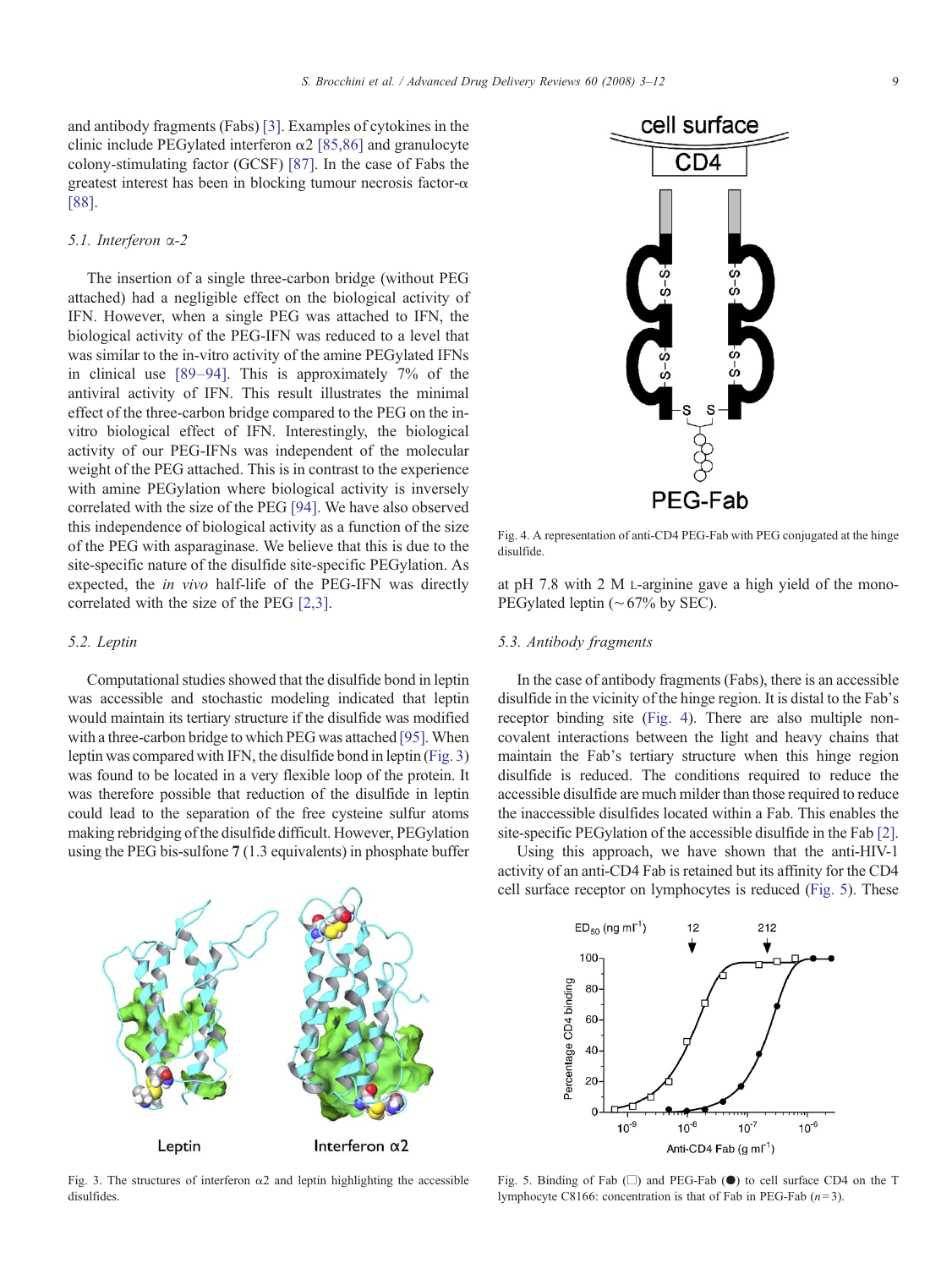<span id="page-7-0"></span>results are consistent with the observations of Kubetzko et al. [\[96\]](#page-9-0) where the attachment of a 20 kDa PEG near the hinge region of an antibody fragment resulted in a 5-fold reduction in the apparent in-vitro affinity of a PEGylated antibody fragment to its receptor. It was due to a reduction in the association rate of the PEGylated molecule for its receptor with no change in the dissociation rate. Their modeling studies also suggested that PEGylation results in  $<$  7% of a PEGylated molecule being available for binding to its receptor at any moment in time [\[96\]](#page-9-0). The remainder has intramolecularly blocked binding interfaces and is in rapid equilibrium with the functional molecule. Although this reduces the observed association rate, all of the PEGylated molecules can eventually bind to the receptor. Similar and related observations have been made for PEG-IFN [\[93,94\]](#page-9-0). In addition, the PEGylated molecules inter-molecularly block the attachment of neighbouring molecules causing an apparent reduction in the number of binding sites, minimizing protein aggregation and increasing protein stability [\[97\]](#page-9-0).

#### 6. Efficacy, metabolism and toxicology studies

Although efficacy studies of PEGylated proteins are performed using laboratory based biological model systems, these are not adequately representative of the biological activity for PEGylated biopharmaceuticals in animals or man. The lack of clinically validated animal models for many of the diseases in which PEGylated biopharmaceuticals are likely to have an exciting new therapeutic role , complicates their evaluation and development. For example, there is no animal model for chronic Hepatitis C infection. In addition, metabolism studies of the biological fate of PEGylated proteins are very difficult to perform. Therefore, during the clinical development of a PEGylated biopharmaceuticals, toxicology studies will have to be performed in a relevant species (e.g., cynomolgus monkeys for PEG-IFN) prior to conducting clinical trials in humans. The kidney and the liver play a role in the excretion of PEG with urinary excretion being the major route of elimination for PEGs with a MWt of  $190$  kDa [4].

It is also reassuring that the consensus from the published literature is for PEG associated biologicals to have a low exposure-toxicity relationship in animals and humans. This is coupled to a large therapeutic index [4]. Therefore, if the toxicological evaluation of the biological molecule is complete, and a therapeutic window has been identified, the association of PEG with a protein should not represent an additional or unexpected risk in human studies. This means that the acute or chronic administration of a PEGylated protein by a range of routes should be safe. However, as for any therapeutic protein that is being developed for use in humans, a full toxicology package in relevant species will be required prior to starting clinical trials.

#### 7. Conclusions

PEGylation is a clinically proven strategy for increasing the therapeutic efficacy of protein-based medicines. Our approach to site-specific PEGylation exploits the thiol selective chemistry

of the two cysteine sulfur atoms from an accessible disulfide. The PEGylation reagents are designed to undergo bis-thiol alkylation by an interactive mechanism that involves addition– elimination reactions. The result is that PEG is attached to a threecarbon bridge and is then linked to the two sulfur atoms from an accessible protein disulfide. Our site-selective approach to protein PEGylation is chemically efficient. UnPEGylated protein can be recovered and recycled. Disulfide bridging PEGylation is therefore a cost-effective process for making a homogenous product. It also offers the potential to make PEGylated biopharmaceuticals as cost-effective medicines.

#### Acknowledgements

We are grateful to the Wellcome Trust (068309), BBSRC-UK (BB/D003636/1) and PolyTherics for funding.

#### References

- [1] B. Luxon, M. Grace, D. Brassard, R. Bordens, Pegylated interferons for the treatment of chronic hepatitis C infection, Clin. Ther. 24 (9) (2002) 1363–1383.
- [2] S. Shaunak, A. Godwin, J. Choi, S. Balan, E. Pedone, D. Vijayarangam, S. Heidelberger, I. Teo, M. Zloh, S. Brocchini, Site-specific PEGylation of native disulfide bonds in therapeutic proteins, Nat. Chem. Biol. (2006) 312–313.
- [3] S. Balan, J. Choi, A. Godwin, I. Teo, C. Laborde, S. Heidelberger, M. Zloh, S. Shaunak, S. Brocchini, Site-specific PEGylation of protein disulfide bonds using a three-carbon bridge, Bioconjug. Chem. 18 (1) (2007) 61–76.
- [4] R. Webster, E. Didier, P. Harris, N. Siegel, J. Stadler, L. Tilbury, D. Smith, PEGylated proteins: evaluation of their safety in the absence of definitive metabolism studies, Drug Metab. Dispos. 35 (1) (2007) 9–16.
- [5] P. Caliceti, F. Veronese, Pharmacokinetic and biodistribution properties of poly(ethylene glycol)–protein conjugates, Adv. Drug Deliv. Rev. 55 (2003) 1261–1277.
- [6] M. Fried, M. Shiffman, K. Reddy, C. Smith, G. Marinos, F. Goncales, D. Haussinger, M. Diago, G. Carosi, D. Dhumeaux, A. Craxi, A. Lin, J. Hoffman, J. Yu, Peginterferon alfa-2a plus ribavirin for chronic hepatitis C virus infection, N. Engl. J. Med. 34 (2002) 975–982.
- [7] S. Hadziyannis, Peginterferon-alpha2a and ribavirin combination therapy in chronic hepatitis C: a randomized study of treatment duration and ribavirin dose, Ann. Intern. Med. 140 (2004) 346–355.
- [8] A. Talal, al., e., Pharmacodynamics of PEG-IFN alpha differentiate HIV/ HCV coinfected sustained virological responders from nonresponders, Hepatology 43 (2006) 943–953.
- [9] S. Zalipsky, Chemistry of poly(ethylene glycol) conjugates with biologically active molecules, Adv. Drug Deliv. Rev. 16 (1995) 157–182.
- [10] F. Veronese, G. Pasut, PEGylation, successful approach to drug delivery, Drug Discov. Today 10 (21) (2005) 1451–1458.
- [11] G. Pasut, A. Guiotto, F. Veronese, Protein, peptide and non-peptide drug PEGylation for therapeutic application, Expert Opin. Ther. Pat. 14 (5) (2004) 1–36.
- [12] J. Harris, R. Chess, Effect of PEGylation on pharmaceuticals, Nat. Rev. Drug Dis. 2 (3) (2003) 214–221.
- [13] O. Kinstler, D. Brems, S. Lauren, A. Paige, J. Hamburger, M. Treuheit, Characterization and stability of N-terminally PEGylated rhG-CSF, Pharm. Res. 13 (7) (1996) 996–1002.
- [14] O. Kinstler, G. Molineux, M. Treuheit, D. Ladd, C. Gegg, Mono-Nterminal poly(ethylene glycol)–protein conjugates, Adv. Drug Deliv. Rev. 54 (4) (2002) 477–485.
- [15] H. Sato, Enzymatic procedure for site-specific pegylation of proteins, Adv. Drug Deliv. Rev. 54 (2002) 487–504.
- [16] C. Edwards, S. Martin, J. Seely, O. Kinstler, S. Buckel, A. Bendele, M. Cosenza, U. Feige, T. Kohno, Design of PEGylated soluble tumor necrosis factor receptor type I (PEG sTNF-RI) for chronic inflammatory diseases, Adv. Drug Deliv. Rev. 55 (10) (2003) 1315–1336.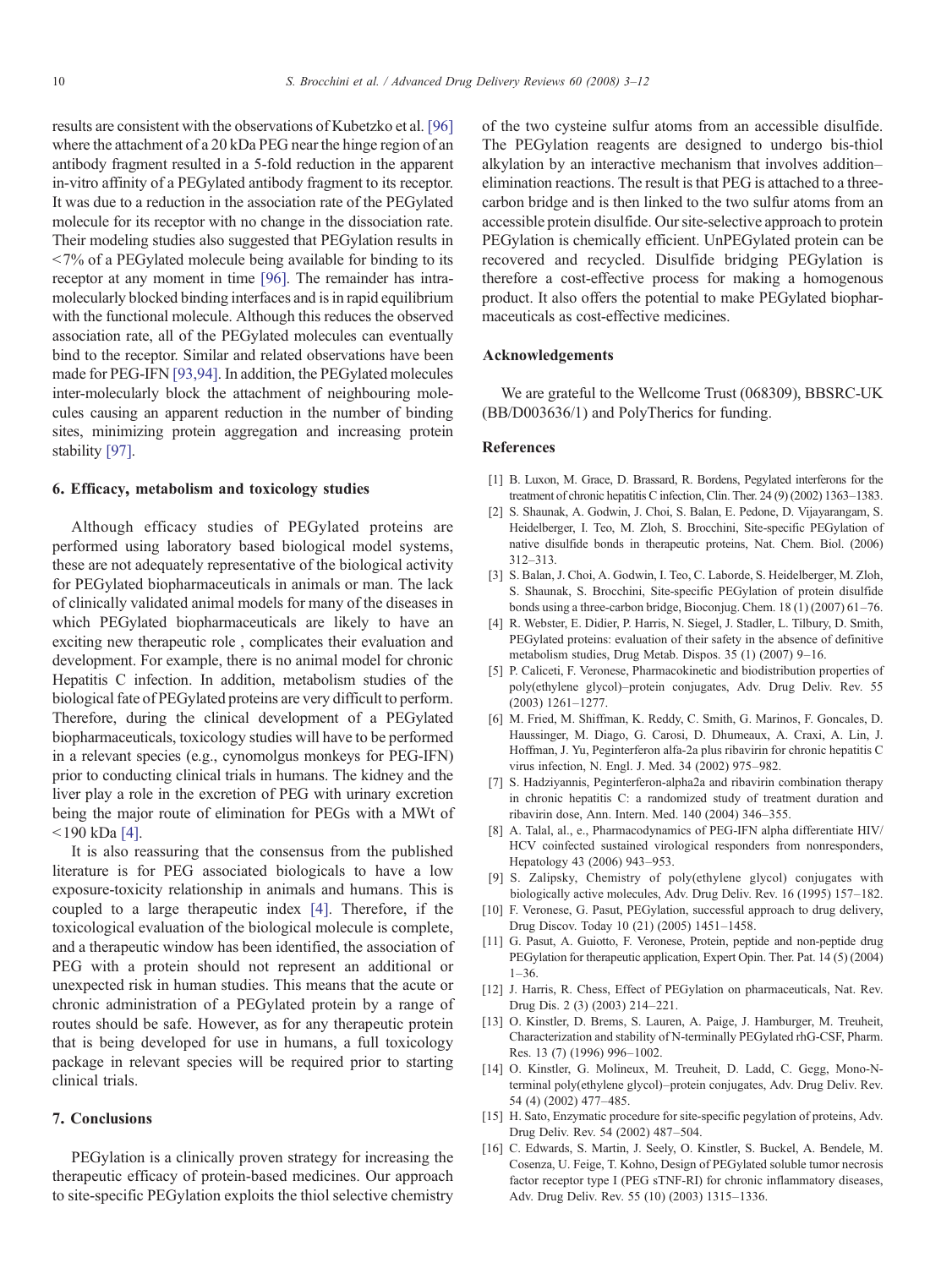- <span id="page-8-0"></span>[17] H. Lee, H. Jang, S. Ryu, T. Park, N-terminal site-specific mono-PEGylation of epidermal growth factor, Pharm. Res. 20 (5) (2003) 818–825.
- [18] Y. Yamamoto, Y. Tsutsumi, Y. Yoshioka, T. Nishibata, K. Kobayashi, T. Okamoto, Y. Mukai, T. Shimizu, S. Nakagawa, S. Nagata, T. Mayumi, Site-specific PEGylation of a lysine-deficient TNF-alpha with full bioactivity, Nat. Biotechnol. 21 (2003) 546–552.
- [19] I. Gentle, D. DeSouza, M. Baca, Direct production of proteins with Nterminal cysteine for site-specific conjugation, Bioconjug. Chem. 15 (2004) 658–663.
- [20] A. Deiters, T. Cropp, D. Summerer, M. Mukherji, P. Schultz, Site-specific PEGylation of proteins containing unnatural amino acids, Bioorg. Med. Chem. Lett. 14 (2004) 5743–5745.
- [21] G. Kochendoerfer, Site-specific polymer modification of therapeutic proteins, Curr. Opin. Chem. Biol. 9 (2005) 555–560.
- [22] P. Thordarson, B. Droumaguet, K. Velonia, Well-defined protein–polymer conjugates — synthesis and potential applications, Appl. Microbiol. Biotechnol. 73 (2006) 243–254.
- [23] K. Heredia, M. Maynard, Synthesis of protein–polymer conjugates, Org. Biomol. Chem. 5 (1) (2007) 45–53.
- [24] C. Fee, J. Alstine, PEG-proteins: reaction engineering and separation issues, Chem. Eng. Sci. 61 (2006) 924–939.
- [25] A. Pavlou, J. Reichert, Recombinant protein therapeutics—success rates, market trends and values to 2010, Nat. Biotechnol. 22 (2004) 1513–1519.
- [26] R. Fahey, J. Hunt, G. Windham, On the cysteine and cystine content of proteins—differences between intracellular and estracellular proteins, J. Mol. Evol. 10 (1977) 155–160.
- [27] J. Thorton, Disulphide bridges in globular proteins, J. Mol. Biol. 151 (1981) 261–287.
- [28] M. Petersen, P. Jonson, S. Petersen, Amino acid neighbours and detailed conformational analysis of cysteines in proteins, Protein Eng. 12 (7) (1999) 535–548.
- [29] H. Leung, G. Xu, M. Narayan, H. Scheraga, Impact of an easily reducible disulfide bond on the oxidative folding rate of multi-disulfide-containing proteins, J. Peptide Res. 65 (2005) 47–54.
- [30] K. Takeda, K. Ogawa, M. Ohara, S. Hamada, Y. Moriyama, Conformational changes of a-lactalbumin induced by the stepwise reduction of its disulfide bridges: the effect of the disulfide bridges on the structural stability of the protein in sodium dodecyl sulfate solution, J. Protein Chem. 14 (8) (1995) 679–684.
- [31] G. Graziano, F. Catanzano, E. Notomista, Enthalpic and entropic consequences of the removal of disulfide bridges in ribonuclease A, Thermochim. Acta 364 (2000) 165–172.
- [32] M. Rosendahl, D. Doherty, S. Smith, S. Carlson, E. Chlipala, G. Cox, A long-acting, highly potent interferon  $\alpha$ -2 conjugate created using sitespecific PEGylation, Bioconjug. Chem. 16 (2005) 200–207.
- [33] E. Fahey, J. Chaudhuri, P. Binding, Refolding of low molecular weight urokinase plasminogen activator by dilution and size exlusion chromatography. A comparative study, Sep. Sci. Tech. 35 (11) (2000) 1743–1760.
- [34] Z. Gugolya, A. Dosztanyi, I. Simon, Interresidue interactions in protein classes. Proteins 27 (1997) 360–366.
- [35] M. Parker, Y. Chen, F. Danehy, K. Dufu, J. Ekstrom, E. Getmanova, J. Gokemeijer, L. Xu, D. Lipovsek, Antibody mimics based on human fibronectin type three domain engineered for thermostability and highaffinity binding to vascular endothelial growth factor receptor two, Protein Eng. Des. Sel. 18 (9) (2005) 435–444.
- [36] C. Anfinsen, New Perspectives in Biology, Elsevier, Amsterdam, 1964, p. 42.
- [37] A. Fernandez, A. Colubri, Pathway heterogeneity in protein folding, Proteins 48 (2002) 293–310.
- [38] C. Levinthal, Are there pathways for protein folding? J. Chim. Phys. 85 (1968) 44–45.
- [39] V. Ittah, E. Haas, Nonlocal interactions stabilize long range loops in the initial folding intermediates of reduced bovine pancreatic trypsin inhibitor, Biochemistry 34 (1995) 4493–4506.
- [40] T. Creighton, Toward a better understanding of protein folding pathways, Proc. Natl. Acad. Sci. U. S. A. 85 (1988) 5082–5086.
- [41] T. Creighton, Disulphide-coupled protein folding pathways, Phil. Trans. R. Soc. Lond. B 348 (1995) 5–10.
- [42] A. Robinson, J. King, Disulphide-bonded intermediate on the folding and assembly pathway of a non-disulfphide bonded protein, Nat. Struct. Biol. 4 (6) (1997) 450–455.
- [43] E. Collins, J. Wirmer, K. Hirai, H. Tachibana, S. Segawa, C. Dobson, H. Schwalbe, Characterisation of disulfide-bond dynamics in non-native states of lysozyme and its disulfide deletion mutants by NMR, Chem. Biochem. 6 (2005) 1619–1627.
- [44] S. Betz, Disulfide bonds and the stability of globular proteins, Protein Sci. 2 (1993) 1551–1558.
- [45] S. Jiang-Ning, L. Wei-Jiang, X. Wen-Bo, Cooperativity of the oxidation of cysteines in globular proteins, J. Theor. Biol. 231 (2004) 85–95.
- [46] J. Chang, L. Li, A. Bulychev, The underlying mechanism for the diversity of disulfide folding pathways, J. Biol. Chem. 275 (12) (2000) 8287–8289.
- [47] J. Chang, Evidence for the underlying cause of diversity of the disulfide folding pathway, Biochemistry 43 (2004) 4522–4529.
- [48] W. Wedemeyer, E. Welker, M. Narayan, H. Scheraga, Disulfide bonds and protein folding, Biochemistry 39 (2000) 4207–4216.
- [49] M. Narayan, G. Xu, D. Ripoll, H. Zhal, K. Breuker, C. Wanjalla, H. Leung, A. Navon, E. Welker, F. McLafferty, H. Scheraga, Dissimilarity in the reductive unfolding pathways of two ribonuclease homologues, J. Mol. Biol. 338 (2004) 795–809.
- [50] G. Xu, M. Narayan, I. Kurinov, D. Ripoll, E. Welker, M. Khalili, S. Ealick, H. Scheraga, A localised specific interaction alters the unfolding pathways of structural homologues, J. Am. Chem. Soc. 128 (2006) 1204–1213.
- [51] K. Kuwajima, M. Ikeguchi, T. Sugawara, Y. Hiraoka, S. Sugai, Kinetics of disulfide bond reduction in α-lactalbumin by dithiothreitol and molecular basis of superreactivity of the cys6–cys120 disulfide bond, Biochemistry 29 (1990) 8240–8249.
- [52] M. Denton, H. Scheraga, Spectroscopic, immunochemical, and thermodynamic properties of carboxymethyl (cys6, cys127)—hen egg white lysozyme, J. Protein Chem. 10 (2) (1991) 213–232.
- [53] R. Singh, A. Rao, Reductive unfolding and oxidative refolding of a Bowman–Birk inhibitor from horsegram seeds (Dolichos biflorus): evidence for 'hyperreactive' disulfide bonds and rate-limiting nature of disulfide isomerisation in folding, Biochim. Biophys. Acta 1597 (2002) 280–291.
- [54] A. Saunders, G. Young, G. Pielak, Polarity of disulfide bonds. Protein Sci. 2 (1993) 1183–1184.
- [55] K. Rajarathnam, B. Sykes, B. Dewald, M. Baggiolini, I. Clark-Lewis, Disulfide bridges in interleukin-8 probed using non-natural disulfide analogues: dissociation of roles in structure from function, Biochemistry 38 (1999) 7653–7658.
- [56] H. Zhu, C. Dupureur, B. Zhang, M. Tsai, Phospholipase A2 engineering. The roles of disulfide bonds in structure, conformational stability, and catalytic function? Biochemistry 34 (1995) 15307–15314.
- [57] T. Bewley, J. Brovetto-Cruz, C. Li, Human pituitary growth hormone. Physicochemical investigations of the native and reduced-alkylated protein, Biochemistry 8 (12) (1969) 4701–4708.
- [58] H. Morehead, P. Johnston, R. Wetzel, Roles of the 29–138 disulfide bond of subtype A of human  $\alpha$  interferon in its antiviral activity and conformational stability, Biochemistry 23 (1984) 2500–2507.
- [59] K. Todokoro, T. Saito, M. Obata, S. Yamazaki, Y. Tamaura, Studies on conformation and antigenicity of reduced S-methylated asparaginase in comparison with asparaginase. FEBS Lett. 60 (1975) 259–262.
- [60] J. Casey, R. Pedley, D. King, R. Boden, A. Chapman, G. Yarranton, R. Begent, Improved tumour targeting of di-Fab´ fragments modified with polyethylene glycol, Tumor Target. 4 (2000) 235–244.
- [61] A. Chapman, PEGylated antibodies and antibody fragments for improved therapy: a review, Adv. Drug Deliv. Rev. 54 (2002) 531–545.
- [62] M. Harris, A. Koslowski, Poly(ethylene glycol) derivative with proximal reactive groups, 1999 WO 1999/45964, 30 pp.
- [63] M. Zloh, S. Shaunak, S. Balan, S. Brocchini, Identification and insertion of 3-carbon bridges in protein disulfide bonds: a computational approach, Nat. Protocols. 2 (95) (2007) 1070–1083.
- [64] M. Zloh, S. Balan, S. Shaunak, S. Brocchini, Modeling study of disulfide bridged PEGylated proteins, 6th European Conference on Computational Chemistry. Slovakia, 2006.
- [65] A. Godwin, J. Choi, E. Pedone, S. Balan, R. Jumnah, S. Shaunak, S. Brocchini, M. Zloh, Molecular dyamics simulations of proteins with